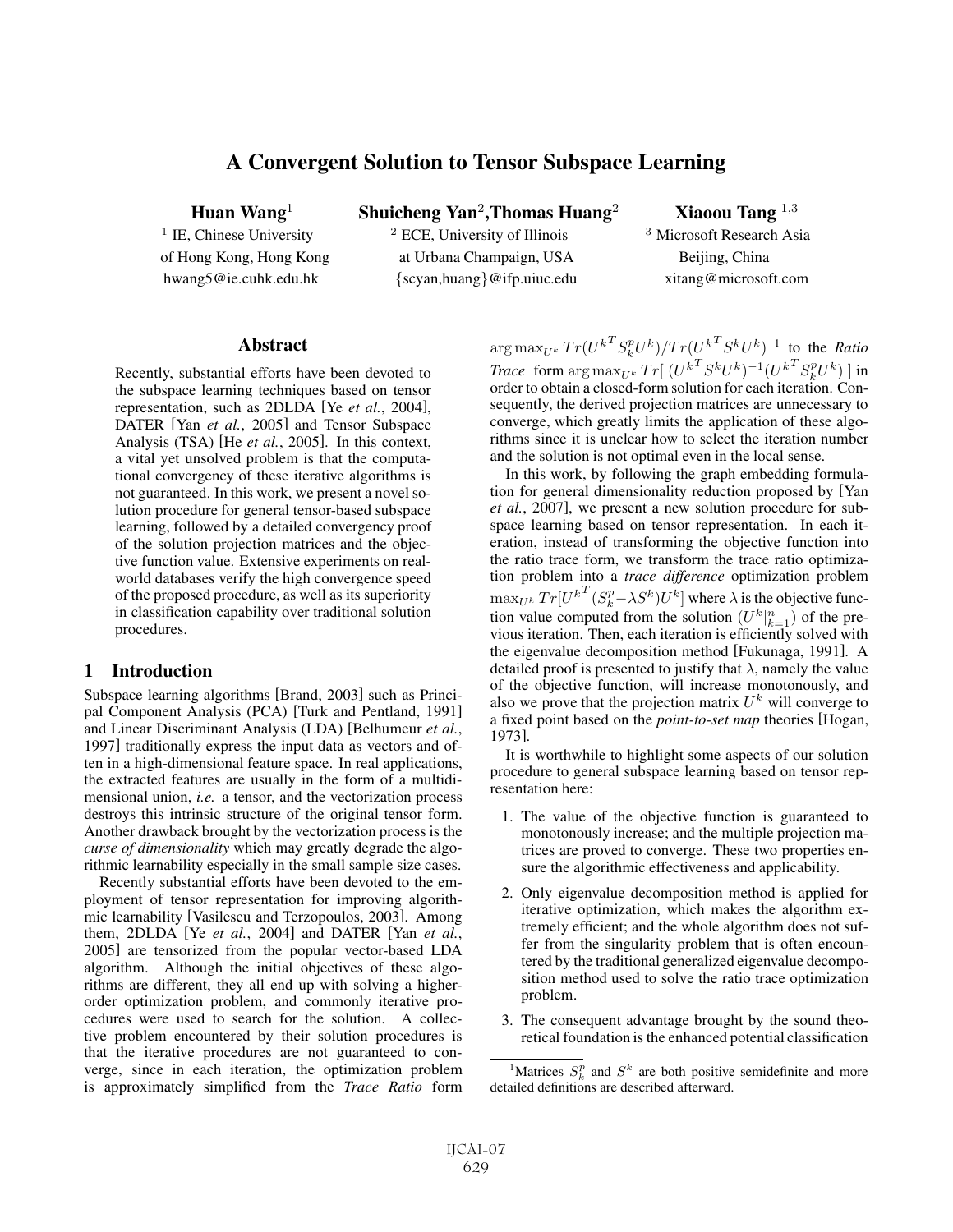capability of the derived low-dimensional representation from the subspace learning algorithms.

The rest of this paper is organized as follows. Section II reviews the general subspace learning based on tensor representation, and then we introduce our new solution procedure along with the theoretical convergency proof in section III. By taking the Marginal Fisher Analysis (MFA) algorithm proposed in [Yan *et al.*, 2007] as an example, we verify the convergency properties of the new proposed solution procedure and the classification capability of the derived lowdimensional representation is examined with a set of experiments on the real-world databases in Section IV.

## 2 Subspace Learning with Tensor Data

In this section, we present a general subspace learning framework by encoding data as tensors of arbitrary order, extended from the one proposed by [Yan *et al.*, 2007] and taking the data inputs as vectors. The concepts of tensor inner production, mode- $k$  production with matrix, and mode- $k$  unfolding are referred to the work of [Yan *et al.*, 2005].

#### 2.1 Graph Embedding with Tensor Representation

Denote the sample set as  $\mathbf{X} = [\mathbf{X}_1, \mathbf{X}_2, ..., \mathbf{X}_N], \mathbf{X}_i \in R^{m_1 \times m_2 \times ... \times m_n}$   $i = 1$  N with N as the total number of  $R^{m_1 \times m_2 \times \ldots \times m_n}$ ,  $i = 1, \ldots N$ , with N as the total number of samples Let  $G = \{X, S\}$  be an undirected similarity graph samples. Let  $G = \{X, S\}$  be an undirected similarity graph, called an *intrinsic graph*, with vertex set **X** and similarity matrix  $S \in R^{N \times N}$ . The corresponding diagonal matrix D and the Laplacian matrix  $L$  of the graph  $G$  are defined as

$$
L = D - S, \quad D_{ii} = \sum_{j \neq i} S_{ij} \ \forall \ i.
$$
 (1)

The task of graph embedding is to determine a lowdimensional representation of the vertex set **X** that preserves the similarities between pairs of data in the original highdimensional feature space. Denote the low-dimensional embedding of the vertices as  $Y = [Y_1, Y_2, \dots, Y_N]$ , where  $\mathbf{Y}_i \in \mathbb{R}^{m'_1 \times m'_2 \times \ldots \times m'_n}$  is the embedding for the vertex  $\mathbf{X}_i$ , with the assumption that  $Y_i$  is the mode-k production of  $X_i$ with a series of column orthogonal matrices  $U^k \in R^{m_k \times m'_k}$ ,

$$
\mathbf{Y}_{i} = \mathbf{X}_{i} \times_{1} U^{1} \times_{2} U^{2} \dots \times_{n} U^{n}, \quad U^{k}{}^{T}U^{k} = I_{m'_{k}}, \quad (2)
$$

where  $I_{m'_k}$  is an  $m'_k$ -by- $m'_k$  identity matrix. To maintain similarities among vertex pairs according to the graph preserving criterion [Yan *et al.*, 2007], we have

$$
(U^k)^*|_{k=1}^n = \underset{U^k|_{k=1}^n}{\arg \min} \frac{\sum_{i \neq j} ||\mathbf{Y}_i - \mathbf{Y}_j||^2 S_{ij}}{f(U^k|_{k=1}^n)}
$$
(3)

$$
= \underset{U^{k}|_{k=1}^{n}}{\arg \min} \frac{\sum_{i \neq j} \| (\mathbf{X}_{i} - \mathbf{X}_{j}) \times_{k} U^{k}|_{k=1}^{n} \|^{2} S_{ij}}{f(U^{k}|_{k=1}^{n})}, \qquad (4)
$$

where  $f(U^k|_{k=1}^n)$  is a function that poses extra constraint for<br>the graph similarity preserving criterion. Here  $U^k|_n$  means the graph similarity preserving criterion. Here  $U^k|_{k=1}^n$  means the sequence  $U^1$ ,  $U^2$  to  $U^n$  and so for the other similar representations in the following parts of this work. Commonly,

 $f(U_k)_{k=1}^n$  may have two kinds of definitions. One is for scale<br>normalization that is normalization, that is,

$$
f(U_k|_{k=1}^n) = \sum_{i=1}^N \|\mathbf{X}_i \times_k U^k\|_{k=1}^n\|^2 B_{ii},
$$
 (5)

where  $B$  is a diagonal matrix with non-negative elements. The other is a more general constraint which relies on a new graph, referred to as *penalty graph* with similarity matrix  $S<sup>p</sup>$ , and is defined as

$$
f(U^k|_{k=1}^n) = \sum_{i \neq j} \|(\mathbf{X}_i - \mathbf{X}_j) \times_k U^k\|_{k=1}^n\|^2 S_{ij}^p. \tag{6}
$$

Without losing generality, we assume that the constraint function is defined with penalty matrix for simplicity; and for scale normalization constraint, we can easily have the similar deduction for our new solution procedure. Then, the general formulation of the tensor-based subspace learning is expressed as

$$
\underset{U^{k}|_{k=1}^{n}}{\arg \max} \frac{\sum_{i \neq j} \| (\mathbf{X}_{i} - \mathbf{X}_{j}) \times_{k} U^{k}|_{k=1}^{n} \|^{2} S_{ij}^{p}}{\sum_{i \neq j} \| (\mathbf{X}_{i} - \mathbf{X}_{j}) \times_{k} U^{k}|_{k=1}^{n} \|^{2} S_{ij}}.
$$
 (7)

Recent studies [Shashua and Levin, 2001] [Ye, 2005] [Ye *et al.*, 2004] [Yan *et al.*, 2005] have shown that dimensionality reduction algorithms with data encoded as high-order tensors usually outperform those with data represented as vectors, especially when the number of training samples is small. Representing images as 2D matrices instead of vectors allows correlations between both rows and columns to be exploited for subspace learning.

Generally, no closed-form solution exists for (7). Previous works [Ye *et al.*, 2004] [Yan *et al.*, 2005] utilized iterative procedures to search for approximate solutions. First, the projection matrices  $U^1, \ldots, \bar{U}^n$  are initialized arbitrarily; then each projection matrix  $U^k$  is refined by fixing the other projection matrices  $U^1, \ldots, U^{k-1}, U^{k+1}, \ldots, U^n$  and solving the optimization problem:

$$
U^{k^*} = \arg \max_{U^k} \frac{\sum_{i \neq j} ||U^{k^T} Y_i^k - U^{k^T} Y_j^k||^2 S_{ij}^p}{\sum_{i \neq j} ||U^{k^T} Y_i^k - U^{k^T} Y_j^k||^2 S_{ij}}
$$
(8)

$$
= \arg\max_{U^k} \frac{Tr(U^{kT} S_k^p U^k)}{Tr(U^{kT} S^k U^k)}
$$
\n(9)

where  $Y_i^k$  is the mode-*k* unfolding matrix of the tensor  $\tilde{Y}_i = \mathbf{X}_i \times_1 U^1 \dots \times_{k-1} U^{k-1} \times_{k+1} U^{k+1} \dots \times_n U^n$  and  $S^k =$ Σ k  $\sum_{i\neq j}^i \overline{S_{ij}}(\overline{Y_i^k}-\overline{Y_j^k})(Y_i^k-\overline{Y_j^k})^T, S_k^p=\sum_{i\neq j}^n \overline{S_{ij}^p}(\overline{Y_i^k}-\overline{Y_j^k})(Y_i^k-\overline{Y_j^k})^T,$  $Y_j^k (Y_i^k - Y_j^k)^T$ .<br>The optimizatio

The optimization problem in (9) is still intractable, and traditionally its solution is approximated by transforming the objective function in (9) into a more tractable approximate form, namely, Ratio Trace form,

$$
U^{k^*} = \arg\max_{U^k} Tr((U^{k^T} S^k U^k)^{-1} (U^{k^T} S_k^p U^k))
$$
 (10)

which can be directly solved with the generalized eigenvalue decomposition method. However, this distortion of the objective function leads to the computational issues as detailed in the following subsection.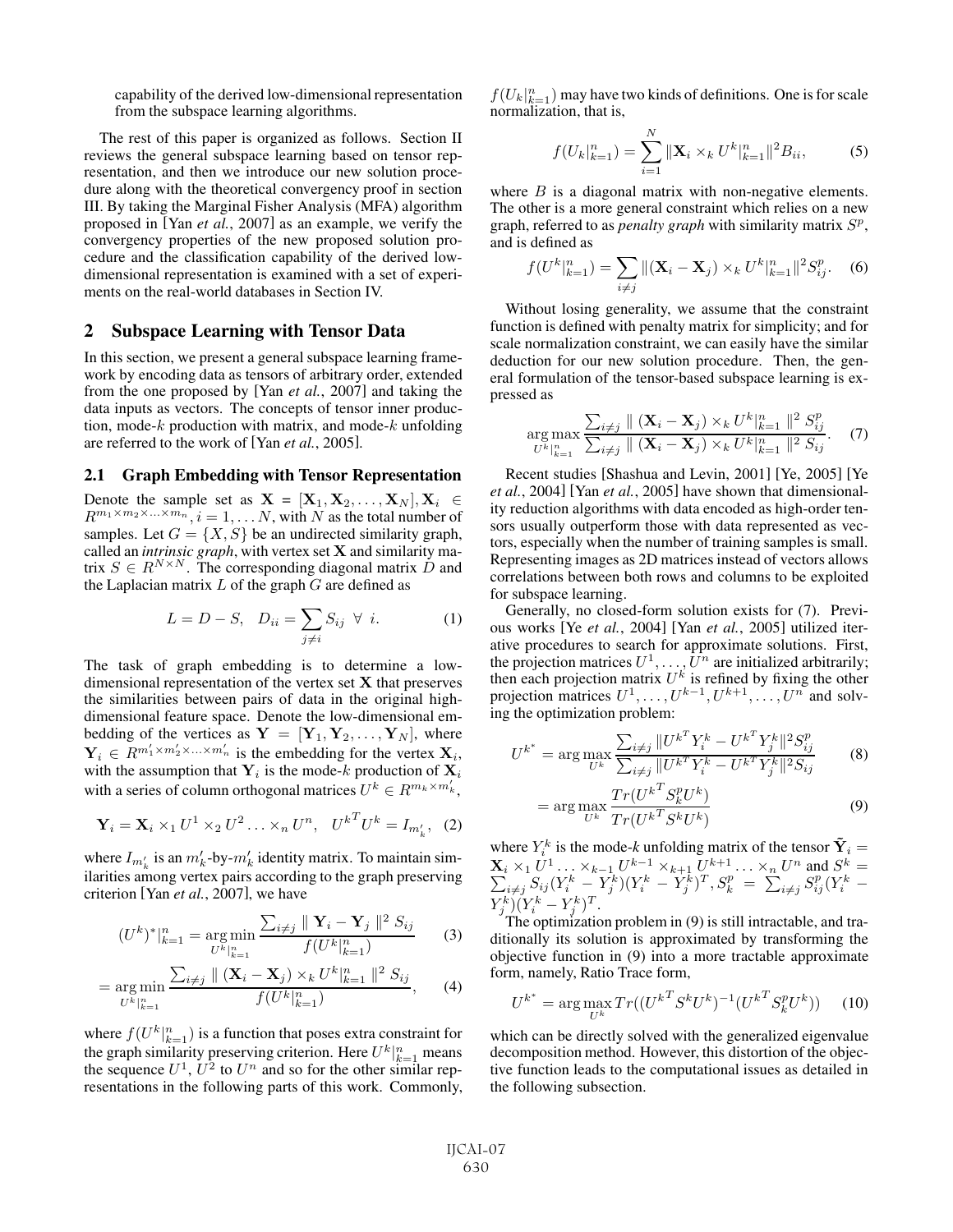#### 2.2 Computational Issues

As the objective function in each iteration is changed from the trace ratio form (9) to the ratio trace form (10), the deduced solution can satisfy neither of the two aspects: 1) the objective function value in (7) can monotonously increase; and 2) the solution  $(U^1, U^2, \ldots, U^n)$  can converge to a fixed point. In this work, we present a convergent solution procedure to the optimization problem defined in (7).

# 3 Solution Procedure and Convergency Proof

In this section, we first introduce our new solution procedure to the tensor-based subspace learning problems, and then give the convergency proof to the two aspects mentioned above.

As described above, there does not exist closed-form solution for the optimization problem (7), and we solve the optimization problem also in an iterative manner. For each iteration, we refine one projection matrix by fixing the others and an efficient method is proposed for this refinement. Instead of solving a ratio trace optimization problem (10) for an approximate solution, we transform the trace ratio optimization problem (9) into a *trace difference* optimization problem defined as

$$
U^{k^*} = \arg\max_{U^k} Tr(U^{k^T} (S_k^p - \lambda S^k) U^k), \qquad (11)
$$

where  $\lambda$  is the value of objective function (7) computed from the projection matrices of the previous iteration.

Though the iterative procedure may converge to a *local* optimum for the optimization problem (7), it can monotonously increase the objective function value as proved later, which directly leads to its superiority over the ratio trace based optimization procedure, since the step-wise solution of the latter is unnecessarily optimal for (9).

We iteratively refine the projection matrices, and the detailed solution procedure to solve the tensor-based general subspace learning problem is listed in Algorithm 1.

#### 3.1 Analysis of Monotonous Increase Property

Rewrite the objective function of (7) as

$$
G(U^k|_{k=1}^n) = \frac{\sum_{i \neq j} ||(\mathbf{X}_i - \mathbf{X}_j) \times_k U^k|_{k=1}^n ||^2 S_{ij}^p}{\sum_{i \neq j} ||(\mathbf{X}_i - \mathbf{X}_j) \times_k U^k|_{k=1}^n ||^2 S_{ij}^p},
$$
 (13)

and then we have the theory as below:

Theorem-1. By following the terms in Algorithm-1 and Eqn. (13), we have

$$
G(U_t^1, \dots, U_t^{k-1}, U_{t-1}^k, U_{t-1}^{k+1}, \dots, U_{t-1}^n) \le
$$
  

$$
G(U_t^1, \dots, U_t^{k-1}, U_t^k, U_{t-1}^{k+1}, \dots, U_{t-1}^n). \tag{14}
$$

**Proof.** Denote  $g(U) = Tr(U^T(S_k^p - \lambda S^k)U)$  where

$$
\lambda = G(U_t^1, \dots, U_t^{k-1}, U_{t-1}^k, U_{t-1}^{k+1}, \dots, U_{t-1}^n),
$$

then we have

$$
g(U_{t-1}^k) = 0.
$$

### Algorithm 1 . Procedure to Tensor-based Subspace Learning

- 1: **Initialization.** Initialize  $U_0^1, U_0^2, \ldots, U_0^n$  as arbitrary column orthogonal matrices.
- 2: Iterative optimization. For  $t=1, 2, ..., T_{max}$ , Do For  $k=1, 2, ..., n$ , Do

1. Set 
$$
\lambda = \frac{\sum_{i \neq j} ||(\mathbf{X}_i - \mathbf{X}_j) \times_o U_i^o|^k - \mathbf{1}}{\sum_{i \neq j} ||(\mathbf{X}_i - \mathbf{X}_j) \times_o U_i^o|^k - \mathbf{1}} \times_o U_{t-1}^o \Big|_{o = t}^{n} ||\frac{S_{ij}^p}{2}}.
$$

- 2. Compute  $S^k$  and  $S_k^p$  as in (9) based on the projection matrices  $U_t^1, \ldots, U_t^{k-1}$  and  $U_{t-1}^{k+1}, \ldots, U_{t-1}^n$ .
- 3. Conduct Eigenvalue Decomposition:

$$
(S_k^p - \lambda S^k)v_j = \lambda_j v_j, \ j = 1, \dots, m'_k,
$$

where  $v_j$  is the eigenvector corresponding to the jth largest eigenvalue  $\lambda_i$ .

4. Reshape the projection directions for the sake of orthogonal transformation invariance:

(a) Set 
$$
V = [v_1, v_2, \dots, v_{m'_k}];
$$

- (b) Let  $S^v = V V^T (\sum_i X_i^k X_i^k)$ <br>  $X^k$  is the mode k unfolding of  $(T/V^T)$ , where  $X_i^k$  is the mode-k unfolding of the tensor  $\mathbf{X}_i$ ;
- (c) Conduct Eigenvalue Decomposition as

$$
S^v u_i = \gamma_i u_i. \tag{12}
$$

5. Set the column vectors of matrix  $U_t^k$  as the leading eigenvectors, namely,  $U_t^k = [u_1, u_2, \dots, u_{m'_k}].$ 

End

If  $||U_t^k - U_{t-1}^k|| < \sqrt{m_k m_k^l} \epsilon, k = 1, 2, ..., n$  ( $\varepsilon$  is set<br>to  $10^{-4}$  in this work), then broak to  $10^{-4}$  in this work), then break.

#### End

3: Output the projection matrices  $U^k=U_t^k, k=1, 2, \ldots, n$ .

Moreover, from  $U^TU = I_{m'_k}$  $k_{k}$ , it is easy to prove that

$$
\sup g(U) = \sum_{j=1}^{m'_k} \lambda_j.
$$

From Algorithm 1, we have  $g(U_t^k) = \sum_{j=1}^{m'_k} \lambda_j$ , and hence

$$
g(U_t^k) \ge g(U_{t-1}^k) = 0.
$$

Then,  $Tr(U_t^k)$ Then,  $Tr(U_t^{kT}(S_k^p - \lambda S^k)U_t^k) \ge 0$ . As matrix  $S^k$  is pos-<br>itive semidefinite <sup>2</sup>, we have

$$
\frac{Tr(U_t^{kT} S_k^p U_t^k)}{Tr(U_t^{kT} S^k U_t^k)} \ge \lambda,
$$

that is,

$$
G(U_t^o|_{o=1}^{k-1}, U_{t-1}^o|_{o=k}^n) \leq G(U_t^o|_{o=1}^k, U_{t-1}^o|_{o=k+1}^n)
$$

<sup>2</sup>Though  $S^k$  may have zero eigenvalues,  $Tr(U_t^{kT} S^k U_t^k)$  will be positive when  $m'_k$  is larger than the number of the zero eigenvalues.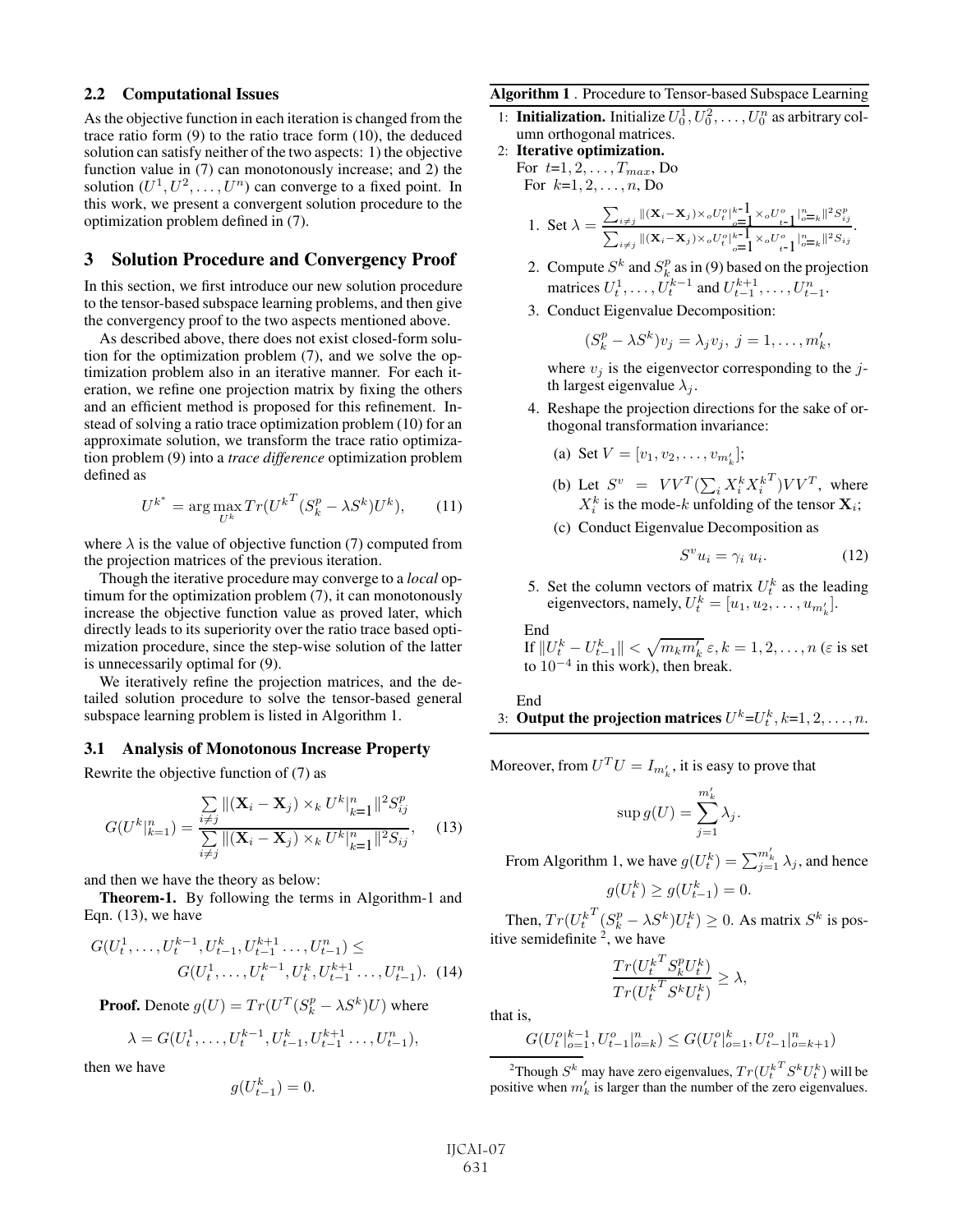

Figure 1: The value of the objective function (7) vs. iteration number. (a) USPS database (b) ORL database, and (c) CMU PIE database. Here the *traditional* method means the solution procedure based ratio trace optimization.

From theorem-1, we can conclude that the value of the objective function monotonously increases.

### 3.2 Proof of Convergency

To prove the convergency of the projection matrices  $U^1, U^2, \ldots, U^n$ , we need the concept of *point-to-set* map. The power set  $\wp(\chi)$  of a set  $\chi$  is the collection of all subsets of  $\chi$ . A *point-to-set* map  $\Omega$  is a function:  $\chi \to \varphi(\chi)$ . In our solution procedure to tensor-based subspace learning, the map from  $(\tilde{U}_{t-1}^k|_{k=1}^n)$  to  $(U_t^k|_{k=1}^n)$  can be considered as a point-to-set map, since each  $U_t^k$  is invariant under any orthogonal transformation.

**Strict Monotony.** An algorithm is a point-to-set map  $\Omega: \chi \to \varphi(\chi)$ . Given an initial point  $x_0$ , an algorithm generates a sequence of points via the rule that  $x_t \in \Omega(x_{t-1})$ . Suppose  $J : \chi \to R_+$  is continuous, non-negative function, an algorithm is called *strict monotony* if 1)  $y \in \Omega(x)$  implies that  $J(y) \geq J(x)$ , and 2)  $y \in \Omega(x)$  and  $J(y) = J(x)$  imply that  $y = x$ .

Let set  $\chi$  be the direct sum of the orthogonal matrix space  $O^{m_k \times m'_k}$ , that is, the data space  $\chi$  =  $O^{m_1 \times m'_1} \bigoplus O^{m_2 \times m'_2} \bigoplus \ldots \bigoplus O^{m_n \times m'_n}$ , then the Algorithm 1 produces a point-to-set algorithm with respect to  $J(x) = \tilde{G}(U^k|_{k=1}^n)$ , and it can be proved to be strictly mono-<br>tonic as follows tonic as follows.

Theorem-2. The point-to-set map from Algorithm 1 is strictly monotonic.

**Proof.** From theorem-1, we have  $G(U_{t-1}^k|_{k=1}^n) \le$ <br> $(U_{t}^k|_{n=1}^n)$  and hance the first condition for strict monotony  $G(U_t^k)_{k=1}^n$ ), and hence the first condition for strict monotony<br>is satisfied For the second condition we take  $U^1$  as an is satisfied. For the second condition, we take  $U^1$  as an example to prove that this condition is also satisfied. If  $G(U_{t-1}|_{k=1}^n) = G(U_t^k|_{k=1}^n)$ , then from the proof of theorem-<br>  $\frac{1}{k}$  we have  $g(U_t^1|_{k=1}) = g(U_t^1)$  with  $\sum_{k=1}^n G(U_k^k|_{k=1}^n)$ 1, we have  $g(U_{t-1}^1) = g(U_t^1)$  with  $\lambda = G(U_{t-1}^k)$ <br>and  $S_k^k$   $S_p^p$  computed from  $(U_k^k \mid n)$ . From the proof 1, we have  $g(U_{t-1}) = g(U_t)$  with  $\lambda = G(U_{t-1}|_{k=1})$ <br>and  $S^k$ ,  $S_k^p$  computed from  $(U_{t-1}^k|_{k=1}^n)$ . From the proof of<br>theorem-1 we can have that there only exists one orthogotheorem-1, we can have that there only exists one orthogonal transformation<sup>3</sup> between  $U_{t-1}^1$  and  $U_t^1$ . As shown in Algorithm 1, this kind of orthogonal transformation has been normalized by the reshaping step, hence we have  $U_{t-1}^1 = U_t^1$ . Similarly, we can prove that  $U_t^k = U_{t-1}^k$  for  $k = 1, 2, ..., n$ , hence the second condition is also satisfied and the Algorithm 1 is strictly monotonic.

**Theorem-3 [Meyer, 1976].** Assume that the algorithm  $\Omega$ is strictly monotonic with respect to  $J$  and it generates a sequence  $\{x_t\}$  which lies in a compact set. If  $\chi$  is normed, then  $||x_t - x_{t-1}|| \to 0.$ 

From theorem-3, we can have the conclusion that the obtained  $(U_t^k|_{k=1}^n)$  will converge to a local optimum, since the  $\gamma$  is compact and with norm definition  $\chi$  is compact and with norm definition.

# 4 Experiments

In this section, we systematically examine the convergency properties of our proposed solution procedure to tensor-based subspace learning. We take the Marginal Fisher Analysis (MFA) as an instance of general subspace learning, since MFA has shown to be superior to many traditional subspace learning algorithms such as Linear Discriminant Analysis (LDA); more details on the MFA algorithm is referred to [Yan *et al.*, 2007]. Then, we evaluate the classification capability of the derived low-dimensional representation from our solution procedure compared with the traditional procedure proposed in [Ye *et al.*, 2004] and [Yan *et al.*, 2005]. For tensor-based algorithm, the image matrix,  $2<sup>r</sup>d$  tensor, is used as input, and the image matrix is transformed into the corresponding vector as the input of vector-based algorithms.

## 4.1 Data Sets

Three real-world data sets are used. One is the USPS handwritten dataset  $4$  of 16-by-16 images of handwritten digits with pixel values ranging between -1 and 1. The other two are the benchmark face databases, ORL and CMU PIE<sup>5</sup>. For the face databases, affine transform is performed on all the samples to fix the positions of the two eyes and the mouth center. The ORL database contains 400 images of 40 persons, where each image is normalized to the size of 56-by-46 pixels. The CMU PIE (Pose, Illumination, and Expression) database contains more than 40,000 facial images of 68 people. In our experiment, a subset of five near frontal poses

<sup>&</sup>lt;sup>3</sup>This claim is based on the assumption that there do not exist duplicated eigenvalues in (11).

<sup>4</sup> Available at: http://www-stat-class.stanford.edu/ tibs/ElemStat-Learn/data.html

<sup>&</sup>lt;sup>5</sup> Available at http://www.face-rec.org/databases/.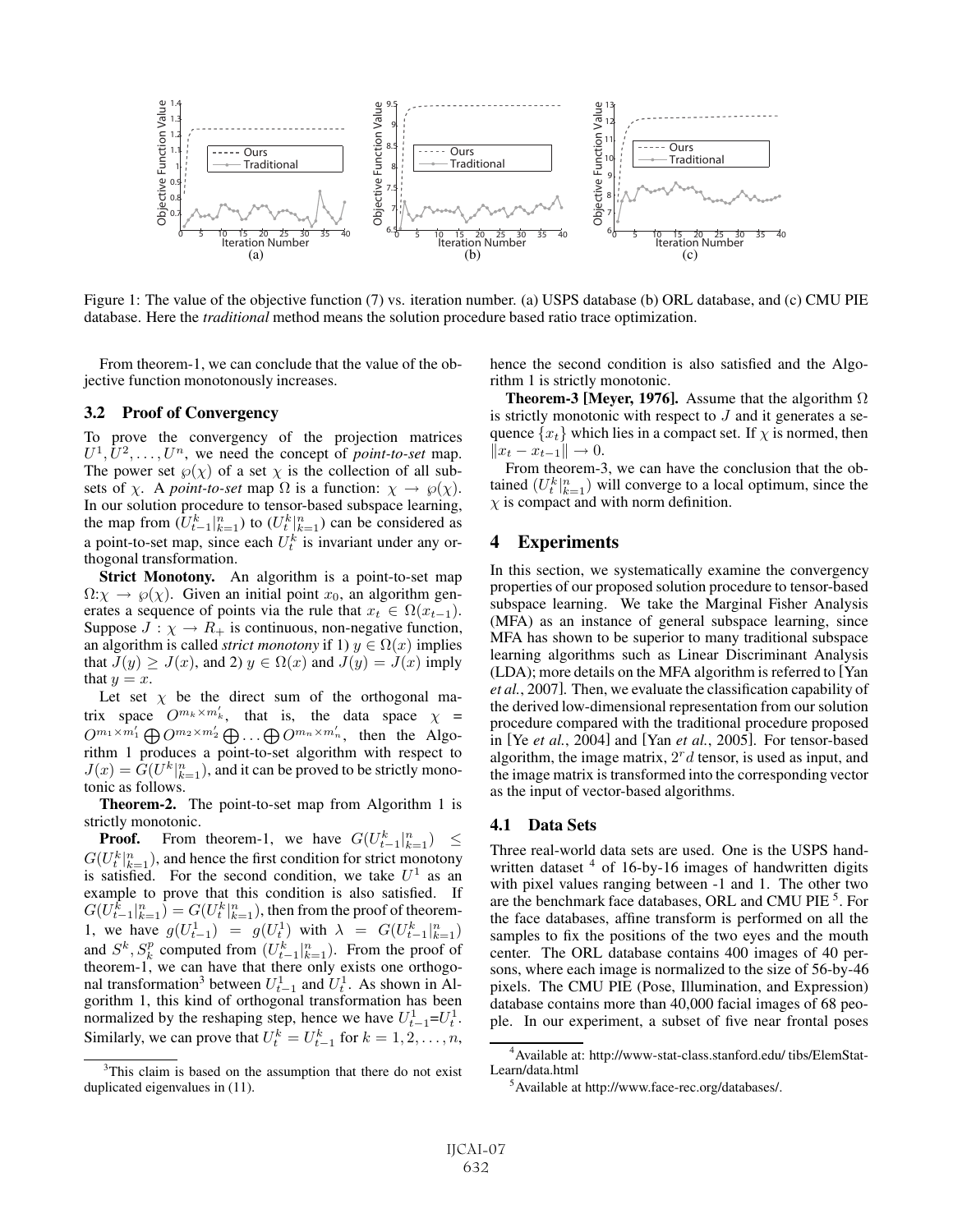

Figure 2: The step difference of the projection matrices vs. iteration number. (a,d) USPS database, (b,e) ORL database, and (c,f) CMU PIE database.

(C27, C05, C29, C09 and C07) and illuminations indexed as 08 and 11 are used and normalized to the size of 32-by-32.

#### 4.2 Monotony of Objective Function Value

In this subsection, we examine the monotony property of the objective function value from our solution procedure compared with the optimization procedure that step-wisely transforms the objective function into the ratio trace form. The USPS, ORL and PIE databases are used for this evaluation. The detailed results are shown in Figure 1. It is observed that the traditional ratio trace based procedure does not converge, while our new solution procedure guarantees the monotonous increase of the objective function value and commonly our new procedure will converge after about 4-10 iterations. Moreover, the final converged value of the objective function from our new procedure is much larger than the value of the objective function for any iteration of the ratio trace based procedure.

#### 4.3 Convergency of the Projection Matrices

To evaluate the solution convergency property compared with the traditional ratio trace based optimization procedure, we calculate the difference norm of the projection matrices from two successive iterations and the detailed results are displayed in Figure 2. It demonstrates that the projection matrices converge after 4-10 iterations for our new solution procedure; while for the traditional procedure, heavy oscillations exist and the solution does not converge. As shown in Figure 3, the recognition rate is sensitive to the oscillations caused by the unconvergent projection matrices and the classification accuracy is degraded dramatically.

Table 1: Recognition error rates (%) on the ORL database.

| Method         | G3P7  | G <sub>4</sub> P <sub>6</sub> | G5P5  |
|----------------|-------|-------------------------------|-------|
| $w/o$ DR.      | 28.57 | 24.17                         | 21.5  |
| <b>LDA</b>     | 17.86 | 17.08                         | 11.00 |
| <b>MFA_RT</b>  | 17.50 | 16.25                         | 10.50 |
| <b>MFA_TR</b>  | 13.93 | 10.00                         | 6.50  |
| <b>TMFA RT</b> | 12.14 | 11.67                         | 5.00  |
| <b>TMFA_TR</b> | 11.07 | 6.67                          | 4.00  |

Table 2: Recognition error rates (%) on the PIE database.

| Method         | G3P7               | G <sub>4</sub> P <sub>6</sub> | G5P5  |
|----------------|--------------------|-------------------------------|-------|
| w/o DR.        | 49.89              | 31.75                         | 30.16 |
| <b>LDA</b>     | 18.82              | 19.84                         | 18.10 |
| <b>MFA_RT</b>  | $16.\overline{55}$ | 15.61                         | 13.65 |
| <b>MFA_TR</b>  | 14.97              | 13.49                         | 9.52  |
| <b>TMFA_RT</b> | 14.74              | 14.29                         | 3.81  |
| <b>TMFA_TR</b> | 13.61              | 12.17                         | 9.52  |

#### 4.4 Face Recognition

In this subsection, we conduct classification experiments on the benchmark face databases. The Tensor Marginal Fisher Analysis algorithm based on our new solution procedure (TMFA TR) is compared with the traditional ratio trace based Tensor Marginal Fisher Analysis (TMFA RT), LDA, Ratio Trace based MFA (MFA RT) and Trace Ratio based MFA (MFA TR), where MFA TR means to conduct tensor-based MFA by assuming  $n=1$ . To speed up model training, PCA is conducted as a preprocess step for vector-based algorithms. The PCA dimension is set as  $\overline{N}$ - $N_c$  (N is the sample number